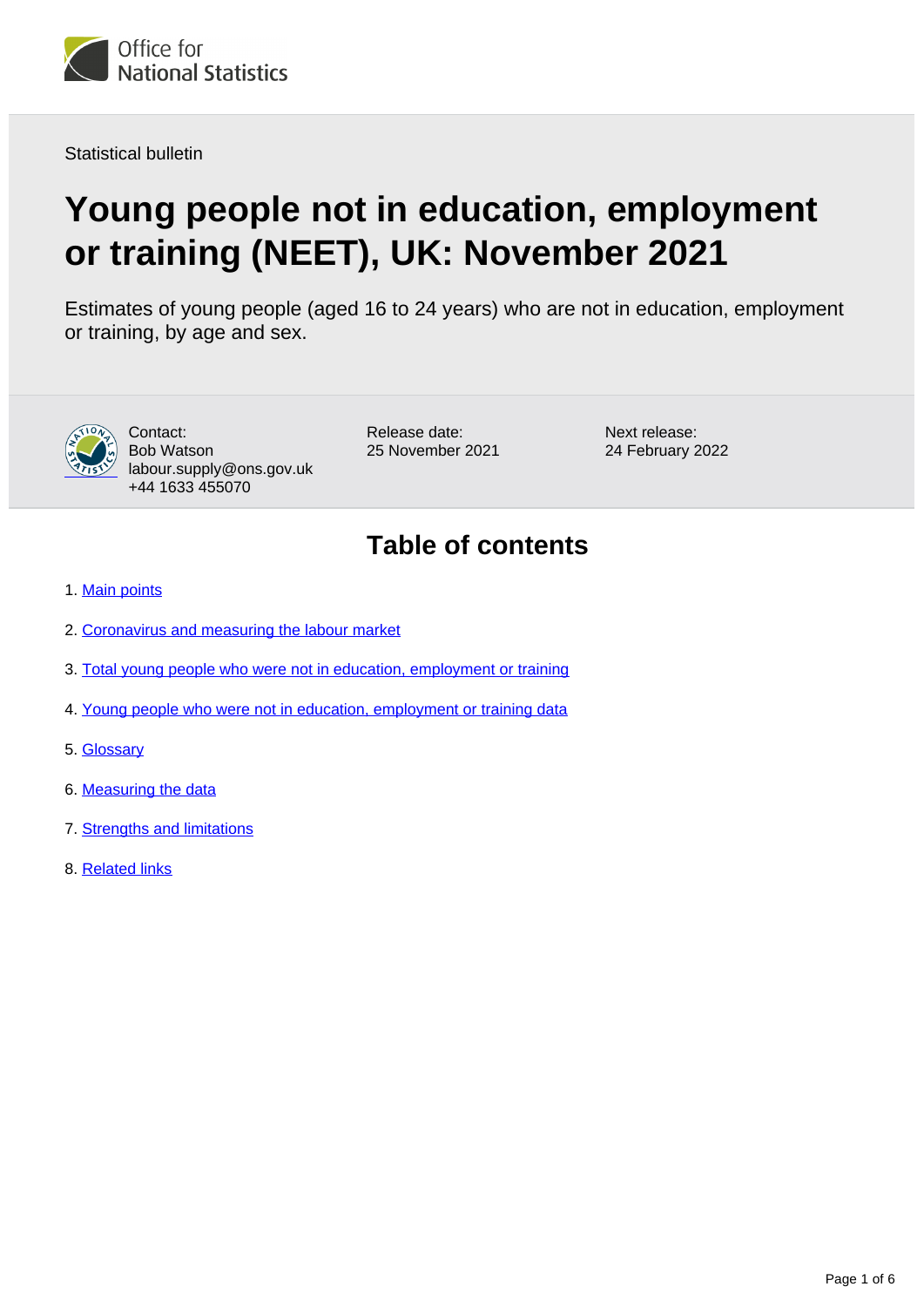## <span id="page-1-0"></span>**1 . Main points**

- There was an increase in the number of young people in the UK who were not in education, employment or training (NEET) after two periods of significant decreases and is currently estimated to be 689,000.
- The percentage of all young people who were NEET in July to September 2021 was estimated at 10.1%, up by 0.9 percentage points on the quarter (April to June 2021), but still down 0.9 percentage points compared with pre-coronavirus (COVID-19) levels in October to December 2019.
- Of all young men in the UK who were NEET in July to September 2021, an estimated 44.3% were looking for, and available for work and therefore classified as unemployed, a record low; the remainder were either not looking for work and/or not available for work and were classified as economically inactive.
- There were an estimated 269,000 young people in the UK who were NEET and unemployed in July to September 2021, which is a record low; with NEET and unemployed men at a record low of 163,000.
- There were an estimated 255,000 young people in the UK who were NEET and unemployed aged 18 to 24 years, a record low for the series.
- There was a record quarterly increase of 70,000 in the number of young people in the UK who were NEET and economically inactive, currently estimated to be 421,000.

### <span id="page-1-1"></span>**2 . Coronavirus and measuring the labour market**

Latest Labour Force Survey (LFS) estimates are based on interviews that took place from July to September 2021. Many of the government lockdown restrictions were eased during this period.

Because of coronavirus (COVID-19) and the suspension of face-to-face interviewing, we had to make operational changes to the LFS, which moved to a by telephone approach. This introduced an increased non-response bias to the survey. This was partially mitigated by the introduction of housing tenure-based weights into the survey in October 2020, as detailed in [Coronavirus and its impact on the Labour Force Survey.](https://www.ons.gov.uk/employmentandlabourmarket/peopleinwork/employmentandemployeetypes/articles/coronavirusanditsimpactonthelabourforcesurvey/2020-10-13)

However, it was acknowledged that further improvement work was required to deal with the increase in nonresponse from those with a non-UK country of birth or nationality. As a result, a new [weighting methodology](https://www.ons.gov.uk/employmentandlabourmarket/peopleinwork/employmentandemployeetypes/methodologies/labourforcesurveyweightingmethodology) was introduced in July 2021, which calibrates to UK, EU and non-EU-born weighting populations for periods from January to March 2020. The impact on headline measures of rates is relatively small but there is a larger impact on estimates of levels and changes in levels. Further information is available in *Impact of reweighting on Labour* [Force Survey key indicators, UK: 2020.](https://www.ons.gov.uk/employmentandlabourmarket/peopleinwork/employmentandemployeetypes/articles/impactofreweightingonlabourforcesurveykeyindicatorsuk/2020) All estimates in this release are based on the new methodology.

Subnational not in education, employment or training (NEET) estimates are not published by the Office for National Statistics (ONS) but can be accessed by following the links in [section 8 of this bulletin](https://www.ons.gov.uk/employmentandlabourmarket/peoplenotinwork/unemployment/bulletins/youngpeoplenotineducationemploymentortrainingneet/november2021#related-links).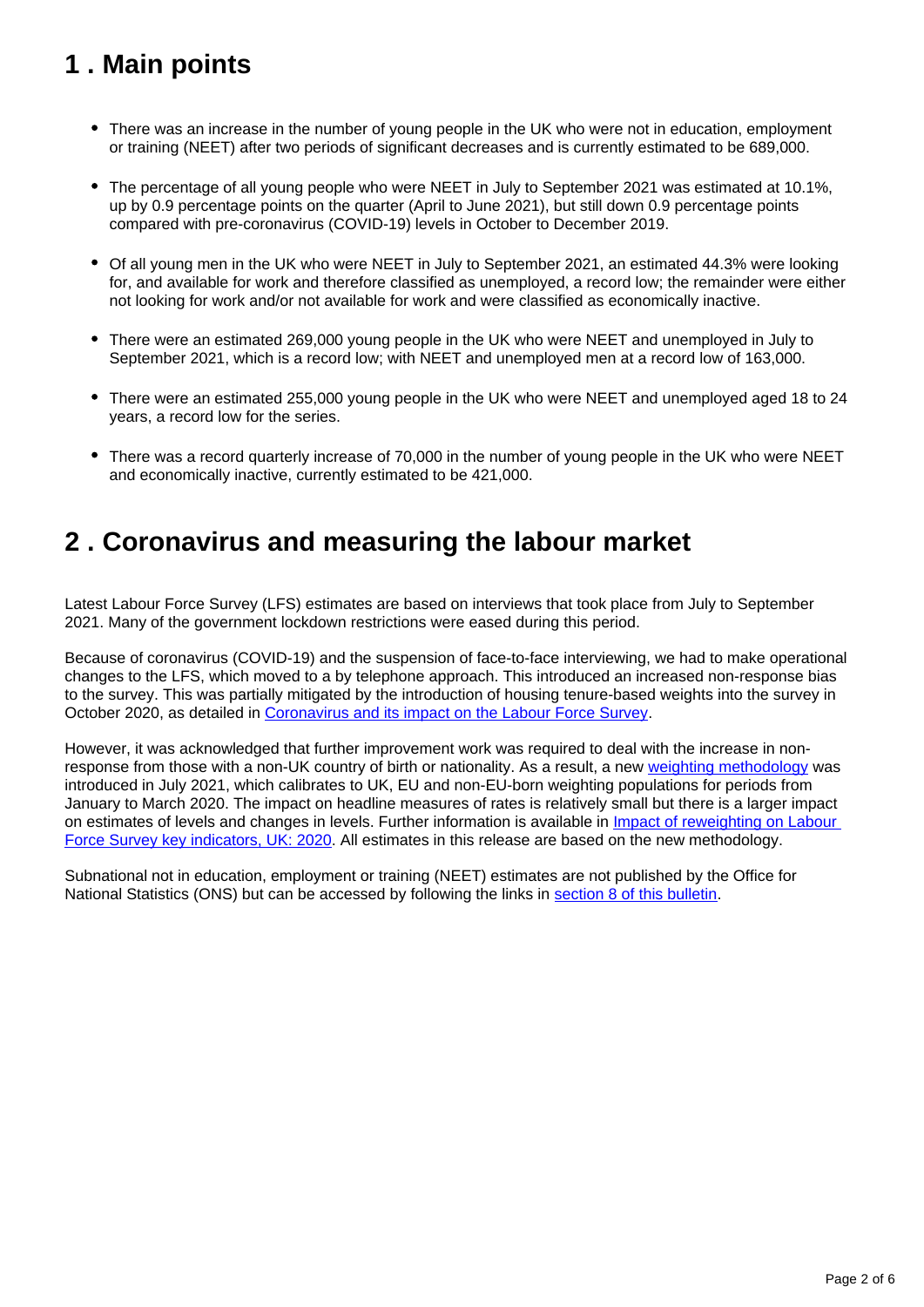## <span id="page-2-0"></span>**3 . Total young people who were not in education, employment or training**

In July to September 2021, an estimated 10.1% of all people aged 16 to 24 years were not in education, employment or training (NEET). The proportion increased on the quarter by 0.9 percentage points and decreased by 1.0 percentage points compared with July to September 2020, but is still down on pre-coronavirus levels. An estimated 10.6% of men were NEET, and for women the proportion was 9.7%.

The percentage of those aged 18 to 24 years who were NEET was 12.1%, which was up a record 1.3 percentage points on the quarter. However, this is still down 0.6% on pre-coronavirus levels.

There were an estimated 689,000 young people in the UK who were NEET. This was up on the previous quarter by 58,000 and down 71,000 when compared with July to September 2020.

The total number of people aged 18 to 24 years who were NEET was 648,000, up a record 70,000 on the previous quarter.

Of the 689,000 people who were NEET, 368,000 were men and 322,000 were women.

#### **Figure 1: The percentage of young people who are not in education, employment or training (NEET) had decreased sharply over the previous two quarters before seeing an increase over the last quarter**

**People aged 16 to 24 years NEET as a percentage of all young people by age, seasonally adjusted, UK, July to September 2011 to July to September 2021**

### Figure 1: The percentage of young people who are not in education, employment or training (NEET) had decreased sharply over the previous two quarters before seeing an increase over the last quarter



#### **Source: Office for National Statistics – Labour Force Survey**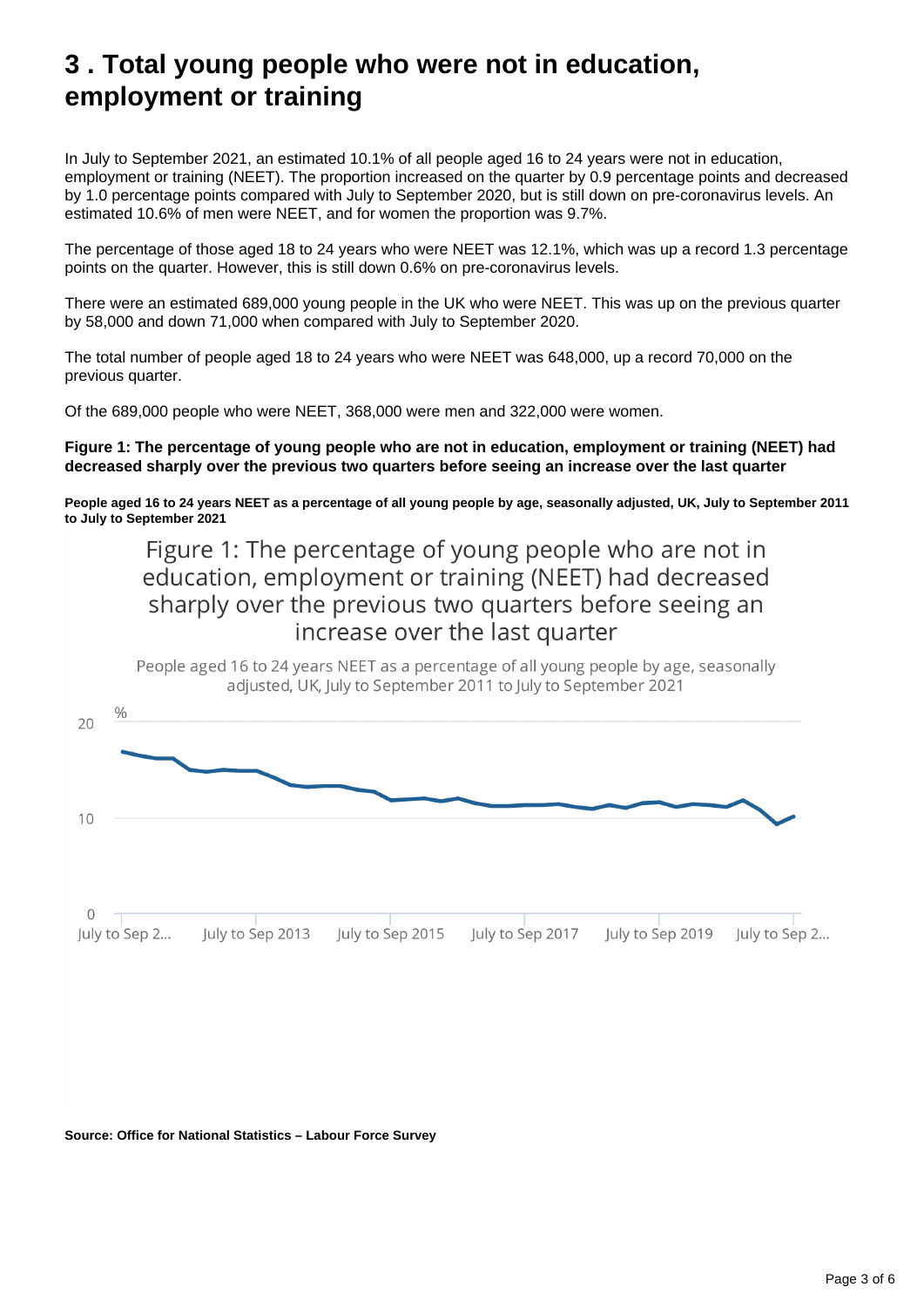### **Unemployed young people who were not in education, employment or training**

In July to September 2021, there were an estimated 269,000 unemployed young people who were NEET, a record low for the series, down 12,000 from April to June 2021 and down 76,000 compared with July to September 2020. Unemployed men were estimated to be 163,000, which was a record low for the series.

#### **Economically inactive young people who were not in education, employment or training**

In July to September 2021, there were an estimated 421,000 economically inactive young people who were NEET. This was up a record 70,000 on the quarter from April to June 2021 and up 5,000 compared with July to September 2020.

### <span id="page-3-0"></span>**4 . Young people who were not in education, employment or training data**

[Young people not in education, employment or training \(NEET\)](https://www.ons.gov.uk/employmentandlabourmarket/peoplenotinwork/unemployment/datasets/youngpeoplenotineducationemploymentortrainingneettable1) Dataset | Released 25 November 2021 Quarterly estimates for young people (aged 16 to 24 years) who are not in education, employment or training (NEET) in the UK.

[Sampling variability for estimates of young people not in education, employment or training](https://www.ons.gov.uk/employmentandlabourmarket/peoplenotinwork/unemployment/datasets/youngpeoplenotineducationemploymentortrainingneettable2samplingvariabilities)

Dataset | Released 25 November 2021

Labour Force Survey sampling quarterly variability estimates for young people (aged 16 to 24 years) who are not in education, employment or training (NEET) in the UK.

## <span id="page-3-1"></span>**5 . Glossary**

### **Young people**

For this release, young people are defined as those aged 16 to 24 years. Estimates are also produced for the age groups 16 to 17 years and 18 to 24 years by sex, and separately for the age groups 18 to 20 years, 21 to 22 years and 23 to 24 years.

### **Education and training**

People are considered to be in education or training if any of the following apply:

- they are enrolled on an education course and are still attending or waiting for term to start or restart
- they are doing an apprenticeship
- they are on a government-supported employment or training programme
- they are working or studying towards a qualification
- they have had job-related training or education in the last four weeks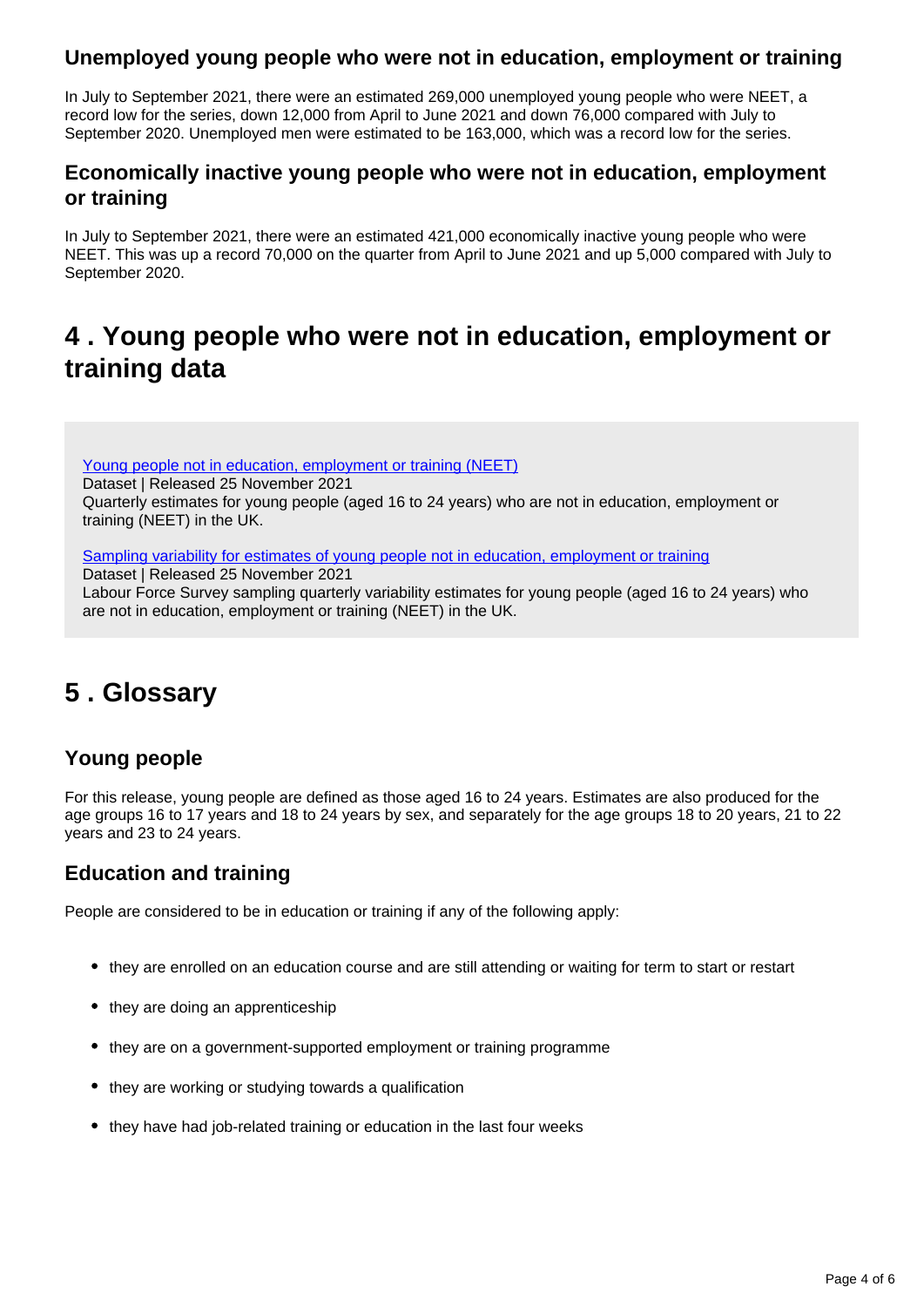### **Young people not in education, employment or training**

Anybody who is not in any of the forms of education or training listed above and not in employment is considered to be not in education, employment or training (NEET). Consequently, a person identified as NEET will always be either unemployed or economically inactive.

### **Economic inactivity**

People not in the labour force (also known as **economically inactive**) are not in employment but do not meet the internationally accepted definition of unemployment because they have not been seeking work within the last four weeks and/or they are unable to start work in the next two weeks.

#### **Employment**

[Employment](https://www.ons.gov.uk/employmentandlabourmarket/peopleinwork/employmentandemployeetypes/methodologies/aguidetolabourmarketstatistics#employment) [m](https://www.ons.gov.uk/employmentandlabourmarket/peopleinwork/employmentandemployeetypes/methodologies/aguidetolabourmarketstatistics#employment)easures the number of people in paid work, or those who had a job that they were temporarily away from (for example, because they were on holiday or off sick). This differs from the number of jobs because some people have more than one job.

### **Unemployment**

[Unemployment](https://www.ons.gov.uk/employmentandlabourmarket/peopleinwork/employmentandemployeetypes/methodologies/aguidetolabourmarketstatistics#unemployment) [m](https://www.ons.gov.uk/employmentandlabourmarket/peopleinwork/employmentandemployeetypes/methodologies/aguidetolabourmarketstatistics#unemployment)easures people without a job who have been actively seeking work within the last four weeks and are available to start work within the next two weeks.

A [more detailed glossary](https://www.ons.gov.uk/employmentandlabourmarket/peopleinwork/employmentandemployeetypes/methodologies/aguidetolabourmarketstatistics#glossary) [i](https://www.ons.gov.uk/employmentandlabourmarket/peopleinwork/employmentandemployeetypes/methodologies/aguidetolabourmarketstatistics#glossary)s available.

## <span id="page-4-0"></span>**6 . Measuring the data**

This statistical bulletin contains estimates for young people who were not in education, employment or training (NEET) in the UK. The bulletin is published quarterly in February or March, May, August and November. All estimates discussed in this statistical bulletin are for the UK and are seasonally adjusted.

Statistics in this bulletin are used to help monitor progress towards the Sustainable Development Goals (SDGs). Explore the UK data on our [SDGs reporting platform](https://sustainabledevelopment-uk.github.io/).

An article called [Young people who are NEET](http://webarchive.nationalarchives.gov.uk/20160204094749/http:/ons.gov.uk/ons/guide-method/method-quality/specific/labour-market/articles-and-reports/young-people-who-are-neet.pdf) providing background information is available. The article explains how missing information for identifying someone as NEET is appropriated based on individual characteristics.

More quality and methodology information on strengths, limitations, appropriate uses, and how the data were created is available in the [LFS QMI.](https://www.ons.gov.uk/employmentandlabourmarket/peopleinwork/employmentandemployeetypes/methodologies/labourforcesurveylfsqmi)

The [LFS performance and quality monitoring reports](https://www.ons.gov.uk/employmentandlabourmarket/peopleinwork/employmentandemployeetypes/methodologies/labourforcesurveyperformanceandqualitymonitoringreports) provide data on response rates and other quality-related issues for the LFS.

The Office for National Statistics (ONS) is responsible for NEET statistics for the UK, published within this release. Estimates of the number of young people who are NEET within the countries of the UK and for subnational areas are the responsibility of the Department for Education, for England, and the devolved administrations for each of the other countries. There is further information on the availability of subnational estimates of young people who are NEET in [Section 8.](https://www.ons.gov.uk/employmentandlabourmarket/peoplenotinwork/unemployment/bulletins/youngpeoplenotineducationemploymentortrainingneet/november2021#related-links)

### **Coronavirus**

View [more information on how labour market data sources are affected by the coronavirus \(COVID-19\) pandemic](https://www.ons.gov.uk/employmentandlabourmarket/peopleinwork/employmentandemployeetypes/articles/coronavirusandtheeffectsonuklabourmarketstatistics/2020-05-06).

View a [comparison of our labour market data sources and the main differences.](https://www.ons.gov.uk/employmentandlabourmarket/peopleinwork/employmentandemployeetypes/methodologies/comparisonoflabourmarketdatasources)